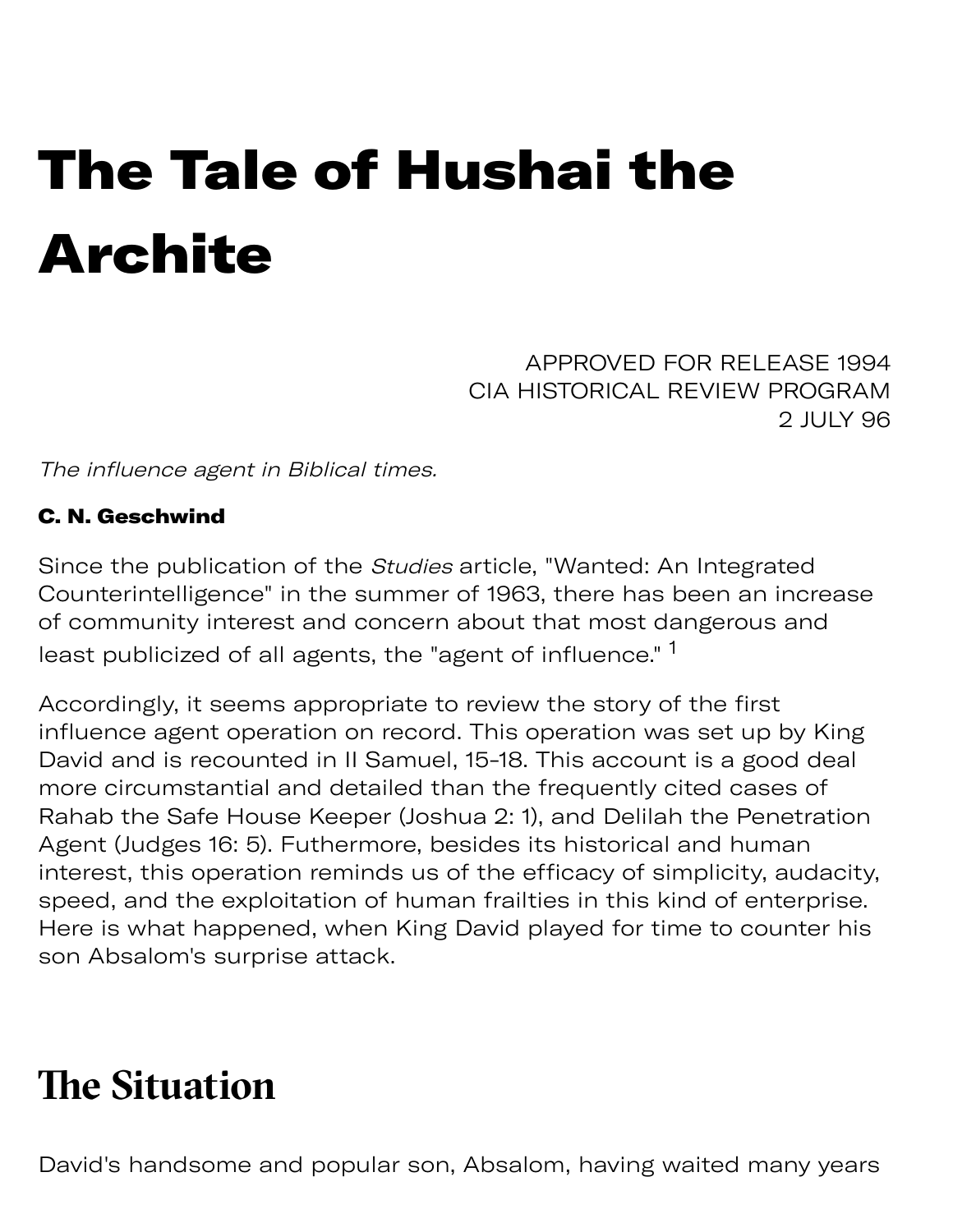in vain for his father to go the way of all kings, formed a conspiracy to kill him and usurp the throne. King David soon became aware that Absalom had assembled a large revolutionary force from among the men of Israel, and that the King's best privy counsellor, Ahithophel the Gilonite, had defected to Absalom. Upon hearing of this counsellor's defection, King David prayed that the "counsel of Ahithophel might be turned to foolishness" but he also gathered his loyal generals and bureaucrats and fled. Absalom thereupon occupied the royal palace.

#### **Mounting the Operation**

When David stopped to pray in the course of his flight, Hushai the Archite, an aged counsellor, came to him with his coat rent and earth upon his head, professing grief and loyalty which the King evidently knew to be sincere. King David said to Hushai, "If thou return to the city and say unto Absalom, I will be thy servant, oh King, as I have been thy father's servant hitherto'. ... then mayest thou for me defeat the counsel of Ahithophel ... and what thing soever thou shalt hear out of the Palace, thou shalt tell it to Zadok and Abiathar the priests, who have with them their two sons, and by them ye shall send unto me everything that ye can hear."

#### **Capturing the Dupe**

When Hushai the Archite had made his way to the palace, he approached Absalom, who knew him well, and said, "God save the King!"

Absalom asked, "Is this thy kindness to thy friend, David. Why wentest thou not with thy friend?"

Hushai replied, "Nay, but whom the Lord and this people and all the men of Israel choose, his will I be and with him will I abide ... as I have served in thy father's presence, so will I be in thy presence." And so Hushai the Archite was accepted as a defector and reestablished as a counsellor.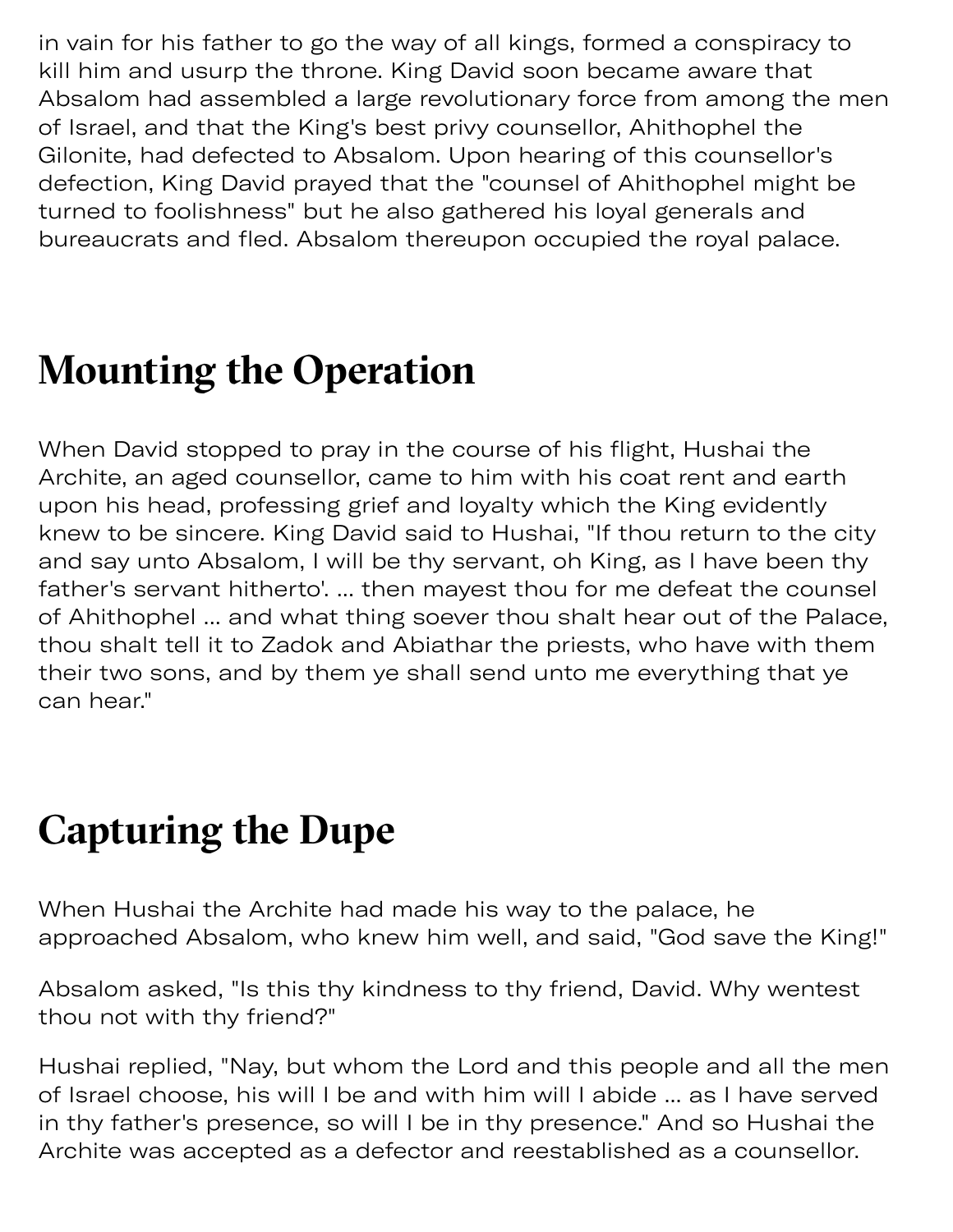## **The Influence Operation**

At the council of war which Absalom called, Ahithophel advised Absalom as follows: "Let me now choose out twelve thousand men, and I will arise and pursue after David this night and will come upon him while he is weary and weakhanded and will make him afraid. All the people that are with him shall flee, and I will smite the king only. I will bring back all the people unto thee." This proposal reportedly pleased Absalom and all the elders well, but they must have had some doubts and second thoughts as to where the glory would land, for Absalom said: "Call now Hushai the Archite also, and let us hear likewise what he saith."

Hushai lost no time in exploiting the distrust, jealousy, fear, and guilt complexes inherent in the situation, saying: "Thou knowest thy father and his men, that they be mighty men and they be chafed in their minds, as a bear robbed of her whelps in the field: and thy father is a man of war and will not lodge with the people. Behold, he is hid now in some pit or in some other place and it will come to pass when some of (our men) be overthrown at the first that whosoever heareth it will say, `There is slaughter among the people that follow Absalom!' And even he that is valiant shall utterly melt, for all Israel knoweth that thy father is a mighty man. Therefore I counsel that all Israel be generally gathered unto thee from Dan even to Beersheba as the sand is by the sea for multitude and that thou go to battle in thine own person. So shall we come upon him in some place . . . as the dew falleth on the ground and of him and of all the men that are with him there shall not be left so much as one. Moreover, if he be gotten into a city, then shall all Israel bring ropes to that city and we will draw it into the river until there be not one small stone found there."

Now, Absalom and "all the men of Israel" thought this advice was better than the advice of Ahithophel, no doubt in part because it gave everybody a piece of the action, and when Ahithophel saw that his counsel was rejected, he went home, "put his household in order and hanged himself' rather than get into a stenching contest with a skunk. While this demonstrated Ahithophel's foresight, it also put Hushai the Archite fully in the driver's seat. A little effective counterintelligence work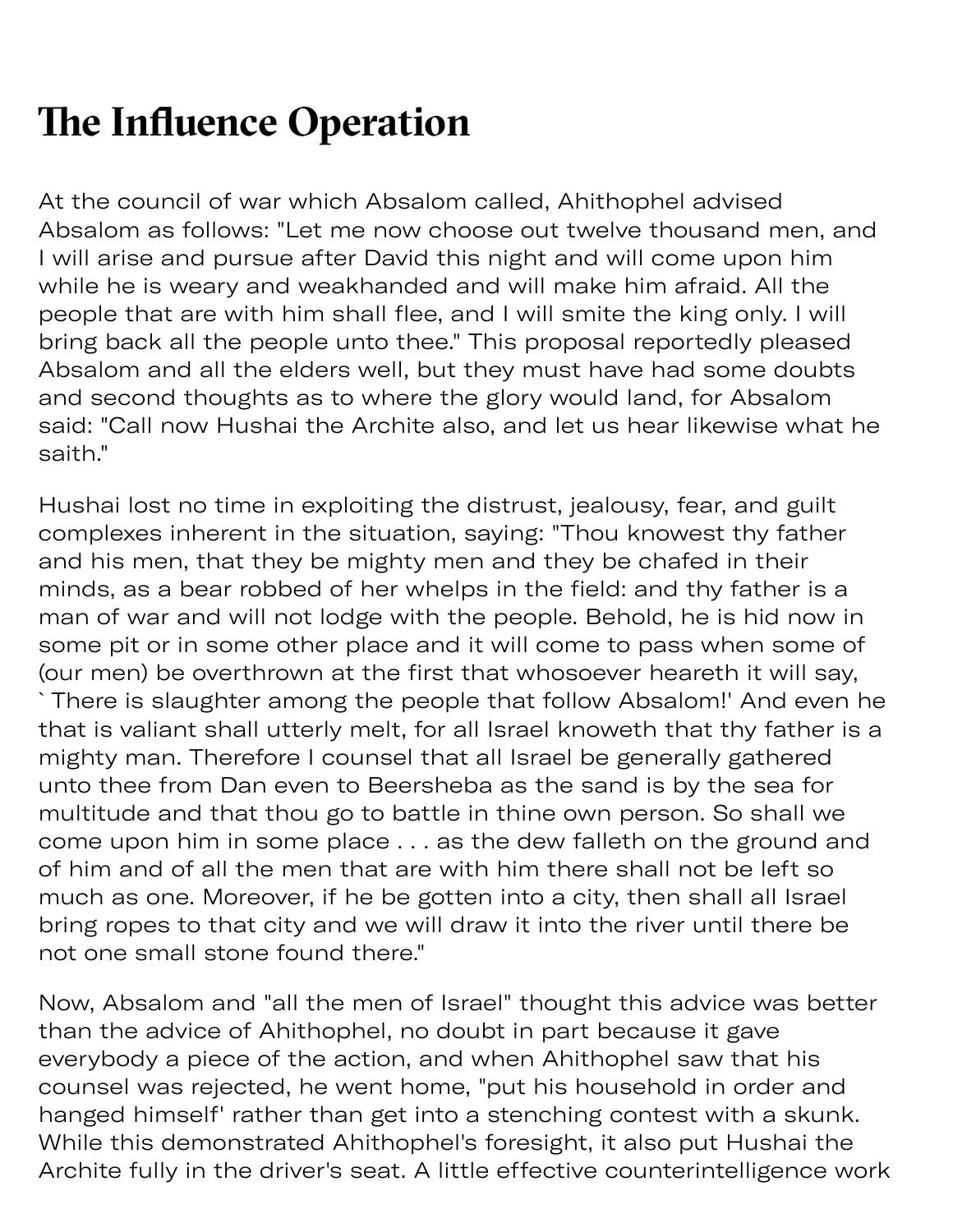### **The Espionage Action**

Like Alger Hiss millennia later, Hushai the Archite was not content to stick to the relatively safe business of influence operations, but had also to dabble in espionage. Hushai immediately called on Zadok and Abiathar the priests and told them: "Thus and thus did Ahithophel counsel Absalom and the elders of Israel, and thus and thus I have counselled. Now therefore send quickly and tell David not to lodge in the wilderness but speedily pass over (the Jordan)." The sons of these priests, the couriers Jonathan and Ahimaaz, were staying under cover outside the royal city, and received this message via "a wench," not otherwise identified. An informer observed this contact and reported it to Absalom, who sent out an investigative force. The couriers were aware of the leak and sought help from a village woman who hid them in a well. When the investigators queried the woman she said, "They went that-away," or words to that effect, and the search went astray. The couriers then hastened to King David, who promptly crossed the Jordan and mobilized a desperate army.

### **The Pay-off**

Eventually Absalom brought a large, but inexperienced force into battle against the tightly organized forces of the King in terrain in which the King's professionals had every advantage, producing twenty thousand corpses: "The wood devoured more people that day than the sword ... " Among the casualties in the woods was Absalom himself, who appears to have been something of a beatnik, for he had long golden tresses of which he was very proud, and by which he got caught in a tree. There General Joab found and killed him, ending the insurrection. Since Hushai's accomplices subsequently prospered, it is reasonable to assume that he also retained an honored place in the restored administration and ultimately retired with a large pension. General Joab, however, did not fare so well, for King David bore him a lethal grudge for